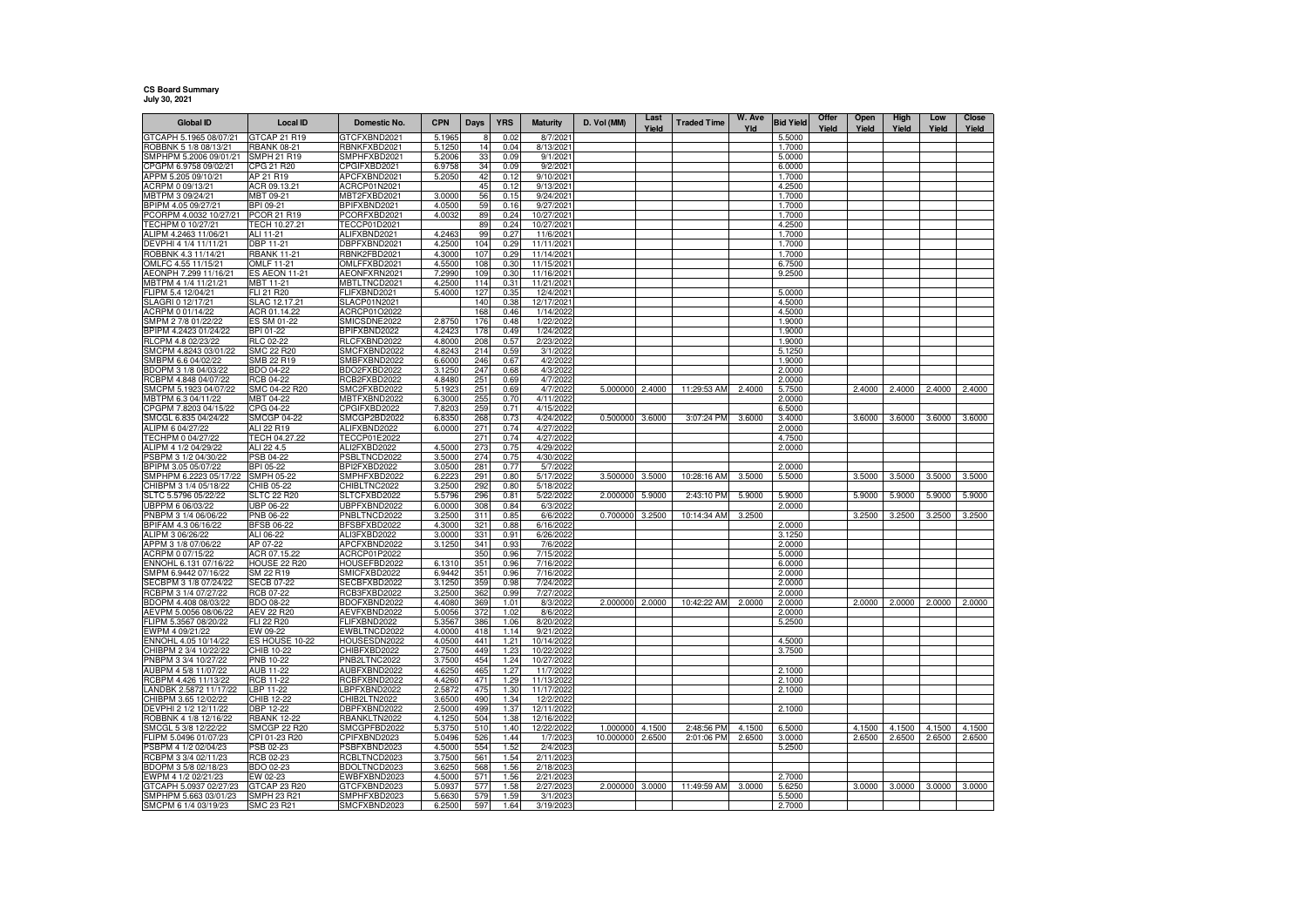| <b>Global ID</b>                               | <b>Local ID</b>                           | Domestic No.                        | <b>CPN</b>       | <b>Days</b>  | <b>YRS</b>   | <b>Maturity</b>         | D. Vol (MM)      | Last<br>Yield | <b>Traded Time</b> | W. Ave<br>Yld | <b>Bid Yield</b> | Offer<br>Yield | Open<br>Yield | High<br>Yield | Low<br>Yield | <b>Close</b><br>Yield |
|------------------------------------------------|-------------------------------------------|-------------------------------------|------------------|--------------|--------------|-------------------------|------------------|---------------|--------------------|---------------|------------------|----------------|---------------|---------------|--------------|-----------------------|
| MBTPM 4 1/2 04/24/23                           | MBT 04-23                                 | MBTFXBND2023                        | 4.5000           | 633          | 1.73         | 4/24/2023               |                  |               |                    |               | 2.7000           |                |               |               |              |                       |
| PNBPM 3 7/8 04/26/23                           | PNB 04-23                                 | PNBLTNCD2023                        | 3.8750           | 635          | 1.74         | 4/26/2023               |                  |               |                    |               |                  |                |               |               |              |                       |
| EDCPM 4.7312 05/03/23                          | EDC 23 R19                                | EDCFXBND2023                        | 4.7312           | 642          | 1.76         | 5/3/2023                |                  |               |                    |               | 2.7000           |                |               |               |              |                       |
| SECBPM 3 7/8 05/08/23<br>BPIPM 3 3/4 05/24/23  | <b>SECB 05-23</b><br>BPI 05-23            | SECBLTNC2023<br>BPILTNCD2023        | 3.8750<br>3.7500 | 647<br>663   | 1.77<br>1.82 | 5/8/2023<br>5/24/2023   |                  |               |                    |               |                  |                |               |               |              |                       |
| ACPM 3.92 07/07/23                             | AC 23 R22                                 | ACFXBOND2023                        | 3.9200           | 707          | 1.94         | 7/7/2023                |                  |               |                    |               | 5.2500           |                |               |               |              |                       |
| SMCGL 4.7575 07/11/23                          | SMCGP 23 R21                              | SMCGPFBD2023                        | 4.7575           | 711          | 1.95         | 7/11/2023               |                  |               |                    |               | 5.5000           |                |               |               |              |                       |
| GLOPM 5.2792 07/17/23                          | GLO 23 R20                                | GLOFXBND2023                        | 5.2792           | 717          | 1.96         | 7/17/2023               |                  |               |                    |               | 2.7000           |                |               |               |              |                       |
| RLCPM 3.683 07/17/23                           | RLC 07-23                                 | RLCFXBND2023                        | 3.6830           | 717          | 1.96         | 7/17/2023               | 25.000000        | 2.5000        | 11:11:52 AM        | 2.5000        | 2.7000           |                | 2.5000        | 2.5000        | 2.5000       | 2.5000                |
| SMPHPM 2.4565 08/05/23                         | SMPH 08-23                                | SMPH2FBD2023                        | 2.4565           | 736          | 2.02         | 8/5/2023                | 1.000000         | 2.5300        | 2:01:29 PM         | 2.5300        | 2.6000           |                | 2.5300        | 2.5300        | 2.5300       | 2.5300                |
| SMCGL 6 3/4 08/17/23                           | SMCGP 08-23 R21                           | SMCGP2BD2023                        | 6.7500           | 748          | 2.05         | 8/17/2023               |                  |               |                    |               | 6.3000           |                |               |               |              |                       |
| JBPPM 4 3/8 08/21/23                           | UBP 08-23                                 | UBPLTNCD2023                        | 4.3750           | 752<br>781   | 2.06         | 8/21/2023               |                  |               |                    |               |                  |                |               |               |              |                       |
| MBTPM 3 1/2 09/19/23<br>RCBPM 3.2 09/30/23     | MBT 09-23<br>RCB 09-23                    | MBTLTNCD2023<br>RCBFXBND2023        | 3.5000<br>3.2000 | 792          | 2.14<br>2.17 | 9/19/2023<br>9/30/2023  |                  |               |                    |               | 2.6000           |                |               |               |              |                       |
| ALIPM 7.0239 10/05/23                          | ALI 23 R21                                | ALI2FXBD2023                        | 7.0239           | 797          | 2.18         | 10/5/2023               |                  |               |                    |               | 5.5000           |                |               |               |              |                       |
| ALIPM 3.8915 10/07/23                          | ALI 23 R22                                | ALIFXBND2023                        | 3.8915           | 799          | 2.19         | 10/7/2023               |                  |               |                    |               | 4.0000           |                |               |               |              |                       |
| PCORPM 4.5219 10/27/23                         | <b>PCOR 23 R21</b>                        | PCORFXBD2023                        | 4.5219           | 819          | 2.24         | 10/27/2023              |                  |               |                    |               | 5.7500           |                |               |               |              |                       |
| DELMPI 3.484 10/30/23                          | DMPI 10-23                                | DMPIFXBD2023                        | 3.4840           | 822          | 2.25         | 10/30/2023              |                  |               |                    |               | 3.7500           |                |               |               |              |                       |
| SECBPM 4 1/2 11/02/23                          | <b>SECB 11-23</b>                         | SECB2LTN2023                        | 4.5000           | 825          | 2.26         | 11/2/2023               |                  |               |                    |               |                  |                |               |               |              |                       |
| BDOPM 4 3/8 11/07/23                           | BDO 11-23                                 | BDO2LTNC2023                        | 4.3750           | 830          | 2.27         | 11/7/2023               |                  |               |                    |               |                  |                |               |               |              |                       |
| FLIPM 5.4333 11/08/23<br>AEONPH 7.695 11/16/23 | <b>FLI 23 R20</b><br><b>ES AEON 11-23</b> | <b>ELIFXBND2023</b><br>AEONFXRN2023 | 5.433<br>7.6950  | 831<br>839   | 2.28<br>2.30 | 11/8/2023<br>11/16/2023 |                  |               |                    |               | 5.3750<br>9.7500 |                |               |               |              |                       |
| AEVPM 2.8403 11/16/23                          | <b>AEV 11-23</b>                          | AEV2FXBD2023                        | 2.8403           | 839          | 2.30         | 11/16/2023              |                  |               |                    |               | 3.0500           |                |               |               |              |                       |
| FLIPM 3.3353 11/18/23                          | FLI 11-23                                 | FLI2FXBD2023                        | 3.335            | 841          | 2.30         | 11/18/2023              |                  |               |                    |               | 3.5000           |                |               |               |              |                       |
| AEVPM 4.6188 11/21/23                          | AEV 23 R20                                | AEVFXBND2023                        | 4.6188           | 844          | 2.31         | 11/21/2023              |                  |               |                    |               | 5.3750           |                |               |               |              |                       |
| EWPM 4 5/8 12/07/23                            | EW 12-23                                  | EWBLTNCD2023                        | 4.6250           | 860          | 2.36         | 12/7/2023               |                  |               |                    |               |                  |                |               |               |              |                       |
| SMPM 5.159 12/09/23                            | SM 23 R21                                 | SMICFXBD2023                        | 5.1590           | 862          | 2.36         | 12/9/2023               |                  |               |                    |               | 2.7000           |                |               |               |              |                       |
| JBPPM 2 3/4 12/09/23                           | JBP 12-23                                 | JBPFXBND2023                        | 2.7500           | 862          | 2.36         | 12/9/2023               | 20.000000        | 2.4500        | 10:20:53 AM        | 2.4500        | 2.6000           |                | 2.4500        | 2.4500        | 2.4500       | 2.4500                |
| VLLPM 8 12/21/23                               | <b>VLL 23 R21</b>                         | VLLFXBND2023                        | 8.0000           | 874          | 2.39         | 12/21/2023              |                  |               |                    |               | 6.8500           |                |               |               |              |                       |
| CHIBPM 4.55 01/12/24<br>ROBBNK 4 7/8 01/16/24  | CHIB 01-24<br><b>RBANK 01-24</b>          | CHIBLTNC2024<br>RBANKLTN2024        | 4.5500<br>4.8750 | 896<br>900   | 2.45<br>2.46 | 1/12/2024<br>1/16/2024  |                  |               |                    |               |                  |                |               |               |              |                       |
| FDCPM 6.1458 01/24/24                          | FDC 24 R21                                | FDCFXBND2024                        | 6.1458           | 908          | 2.49         | 1/24/2024               |                  |               |                    |               | 5.3750           |                |               |               |              |                       |
| APPM 7.5095 01/25/24                           | AP 24 R22                                 | APCFXBND2024                        | 7.5095           | 909          | 2.49         | 1/25/2024               | 1.000000         | 5.1000        | 3:07:29 PM         | 4.9250        | 4.7000           |                | 4.7500        | 5.1000        | 4.7500       | 5.1000                |
| TELPM 5.2813 02/06/24                          | TEL 24 R21                                | TELFXBND2024                        | 5.281            | 921          | 2.52         | 2/6/2024                |                  |               |                    |               | 5.5000           |                |               |               |              |                       |
| PSBPM 5 02/09/24                               | PSB 02-24                                 | <b>PSBLTNCD2024</b>                 | 5.0000           | 924          | 2.53         | 2/9/2024                |                  |               |                    |               |                  |                |               |               |              |                       |
| CHIBPM 2 1/2 02/18/24                          | CHIB 02-24                                | CHIBFXBD2024                        | 2.5000           | 933          | 2.55         | 2/18/2024               | 0.500000         | 2,5000        | 2:58:32 PM         | 2.5000        | 2.5000           |                | 2.5000        | 2.5000        | 2.5000       | 2.5000                |
| CPGPM 4.8467 03/01/24                          | CPG 03-24                                 | CPGIFXBD2024                        | 4.846            | 945          | 2.59         | 3/1/2024                |                  |               |                    |               | 5.2500           |                |               |               |              |                       |
| SMCPM 5.284 03/01/24<br>STIEPM 5.8085 03/23/24 | SMC 24 R22<br>STIESG 24 R22               | SMCFXBND2024<br>STIGFXBD2024        | 5.2840<br>5.808  | 945<br>967   | 2.59<br>2.65 | 3/1/2024<br>3/23/2024   |                  |               |                    |               | 6.6000<br>9.1000 |                |               |               |              |                       |
| MEGPM 5.3535 03/28/24                          | MEG 24 R22                                | <b>MEGFXBND2024</b>                 | 5.3535           | 972          | 2.66         | 3/28/2024               |                  |               |                    |               | 5.7500           |                |               |               |              |                       |
| RCBPM 5 1/2 03/28/24                           | RCB 03-24                                 | RCBLTNCD2024                        | 5.5000           | 972          | 2.66         | 3/28/2024               |                  |               |                    |               |                  |                |               |               |              |                       |
| TOLPM 5 1/2 03/31/24                           | <b>MNTC 24 R21</b>                        | MNTCFXBD2024                        | 5.5000           | 975          | 2.67         | 3/31/2024               |                  |               |                    |               | 6.0000           |                |               |               |              |                       |
| SMBPM 6 04/02/24                               | SMB 24 R21                                | SMBFXBND2024                        | 6.0000           | 977          | 2.68         | 4/2/2024                |                  |               |                    |               | 5.3750           |                |               |               |              |                       |
| SMPM 3.3613 04/02/24                           | SM 04-24                                  | SMIC2FBD2024                        | 3.3613           | 977          | 2.68         | 4/2/2024                |                  |               |                    |               | 2.9000           |                |               |               |              |                       |
| MBTPM 5 3/8 04/04/24                           | <b>MBT 04-24</b>                          | MBT2LTNC2024                        | 5.3750           | 979          | 2.68         | 4/4/2024                |                  |               |                    |               |                  |                |               |               |              |                       |
| PBC 5 5/8 04/08/24<br>PCORPM 7.8183 04/19/24   | <b>PBCOM 04-24</b><br><b>PCOR 24 R22</b>  | PBCOMLTN2024<br>PCORFXBD2024        | 5.6250<br>7.818  | 983<br>994   | 2.69<br>2.72 | 4/8/2024<br>4/19/2024   | 0.580000 6.0500  |               | 3:07:27 PM         | 6.0000        | 8.5000           |                | 5.9500        | 6.0500        | 5.9500       | 6.0500                |
| SMCGL 7.1783 04/24/24                          | SMCGP 04-24 R22                           | SMCGP2BD2024                        | 7.178            | 999          | 2.74         | 4/24/2024               |                  |               |                    |               | 6.2500           |                |               |               |              |                       |
| SMPHPM 5.1683 05/18/24                         | SMPH 05-24 R22                            | SMPH2FBD2024                        | 5.1683           | 1023         | 2.80         | 5/18/2024               | 1.500000 3.8850  |               | 2:49:42 PM         | 3.8850        | 4.0000           |                | 3.8850        | 3.8850        | 3.8850       | 3.8850                |
| ACPM 3.026 05/28/24                            | AC 05-24                                  | ACFXBOND2024                        | 3.0260           | 1033         | 2.83         | 5/28/2024               |                  |               |                    |               | 3.0260           |                |               |               |              |                       |
| AEVPM 6.0157 06/18/24                          | AEV 24 R23                                | AEVFXBND2024                        | 6.0157           | 1054         | 2.89         | 6/18/2024               |                  |               |                    |               | 5.2500           |                |               |               |              |                       |
| EDCPM 2.8565 06/25/24                          | EDC 06-24 R23                             | EDCFXBND2024                        | 2.8565           | 1061         | 2.91         | 6/25/2024               |                  |               |                    |               | 2.7000           |                |               |               |              |                       |
| MBTPM 3 7/8 07/20/24                           | MBT 07-24                                 | MBTLTNCD2024                        | 3.8750           | 1086         | 2.97         | 7/20/2024               |                  |               |                    |               |                  |                |               |               |              |                       |
| DDPM 6.0952 07/21/24<br>GTCAPH 5 5/8 08/07/24  | DD 24 R22<br>GTCAP 24 R21                 | DDFXBOND2024<br>GTCFXBND2024        | 6.0952<br>5.6250 | 1087<br>1104 | 2.98<br>3.02 | 7/21/2024<br>8/7/2024   | 12.480000 4.6250 |               | 3:17:58 PM         | 6.0473        | 6.5000<br>6.0000 |                | 6.4000        | 6.4000        | 4.6250       | 4.6250                |
| VLLPM 5.7512 08/08/24                          | <b>VLL 24 R23</b>                         | VLLFXBND2024                        | 5.7512           | 1105         | 3.03         | 8/8/2024                |                  |               |                    |               | 7.0000           |                |               |               |              |                       |
| PNBPM 5 3/4 08/27/24                           | <b>PNB 08-24</b>                          | PNBLTNCD2024                        | 5.7500           | 1124         | 3.08         | 8/27/2024               |                  |               |                    |               |                  |                |               |               |              |                       |
| SMPHPM 5.7417 09/01/24                         | <b>SMPH 24 R21</b>                        | SMPHFXBD2024                        | 5.7417           | 1129         | 3.09         | 9/1/2024                |                  |               |                    |               | 5.8500           |                |               |               |              |                       |
| ALIPM 4.758 09/30/24                           | ALI 24 R22                                | ALI2FXBD2024                        | 4.7580           | 1158         | 3.17         | 9/30/2024               |                  |               |                    |               | 4.2500           |                |               |               |              |                       |
| SMCPM 5.55 10/04/24                            | SMC 10-24 R22                             | SMC2FXBD2024                        | 5.5500           | 1162         | 3.18         | 10/4/2024               |                  |               |                    |               | 6.0000           | 4.3500         |               |               |              |                       |
| BDOPM 5 3/8 10/12/24                           | <b>BDO 10-24</b>                          | BDOLTNCD2024                        | 5.3750           | 1170         | 3.20         | 10/12/2024              | 1.000000 2.5540  |               | 11:10:03 AM        | 2.5540        |                  |                | 2.5540        | 2.5540        | 2.5540       | 2.5540                |
| FLIPM 5.6389 12/04/24<br>SMCGL 6 1/4 12/22/24  | FLI 24 R21<br><b>SMCGP 24 R22</b>         | FLIFXBND2024<br>SMCGPFBD2024        | 5.6389<br>6.2500 | 1223<br>1241 | 3.35<br>3.40 | 12/4/2024<br>12/22/2024 |                  |               |                    |               | 4.5000<br>6.2500 |                |               |               |              |                       |
| ALCOPM 6.3517 02/06/25                         | ALCO 25 R23                               | ALCOFXBD2025                        | 6.351            | 128          | 3.52         | 2/6/2025                |                  |               |                    |               | 6.6000           |                |               |               |              |                       |
| ACPM 4.82 02/10/25                             | AC 25 R23                                 | ACFXBOND2025                        | 4.8200           | 1291         | 3.54         | 2/10/2025               | 1.000000         | 3.3000        | 2:48:34 PM         | 3.3000        | 5.5000           |                | 3.3000        | 3.3000        | 3.3000       | 3.3000                |
| RLCPM 4.9344 02/23/25                          | RLC 02-25                                 | RLCFXBND2025                        | 4.9344           | 1304         | 3.57         | 2/23/2025               |                  |               |                    |               | 6.5000           |                |               |               |              |                       |
| SMPHPM 6.0804 03/01/25                         | SMPH 03-25 R23                            | SMPH2FBD2025                        | 6.0804           | 1310         | 3.59         | 3/1/2025                | 13.000000        | 3.7500        | 2:29:00 PM         | 3.7000        | 3.7500           |                | 3.5000        | 3.7500        | 3.5000       | 3.7500                |
| FBPM 5.05 03/10/25                             | <b>SMFB 25 R23</b>                        | SMFBFXBD2025                        | 5.0500           | 1319         | 3.61         | 3/10/2025               |                  |               |                    |               | 6.2500           |                |               |               |              |                       |
| SMCPM 6 5/8 03/19/25                           | SMC 25 B23                                | SMCFXBND2025                        | 6.6250           | 1328         | 3.64         | 3/19/2025               |                  |               |                    |               | 3.1000           |                |               |               |              |                       |
| SECBPM 4 03/23/25                              | <b>SECB 03-25</b>                         | SECBLTNC2025                        | 4.0000           | 133          | 3.65         | 3/23/2025               |                  |               |                    |               |                  |                |               |               |              |                       |
| SMPHPM 4.8643 03/25/25<br>BDOPM 4 03/27/25     | SMPH K 03-25 R23<br>BDO 03-25             | SMPH3FBD2025<br>BDOLTNCD2025        | 4.864<br>4.0000  | 1334<br>1336 | 3.65<br>3.66 | 3/25/2025<br>3/27/2025  | 6.000000         | 3.4000        | 11:51:16 AM        | 3.4000        | 3.8000           |                | 3.4000        | 3.4000        | 3.4000       | 3.4000                |
| PNBPM 4 3/8 04/11/25                           | PNB 04-25                                 | PNBLTNCD2025                        | 4.3750           | 1351         | 3.70         | 4/11/2025               |                  |               |                    |               |                  |                |               |               |              |                       |
|                                                |                                           |                                     |                  |              |              |                         |                  |               |                    |               |                  |                |               |               |              |                       |